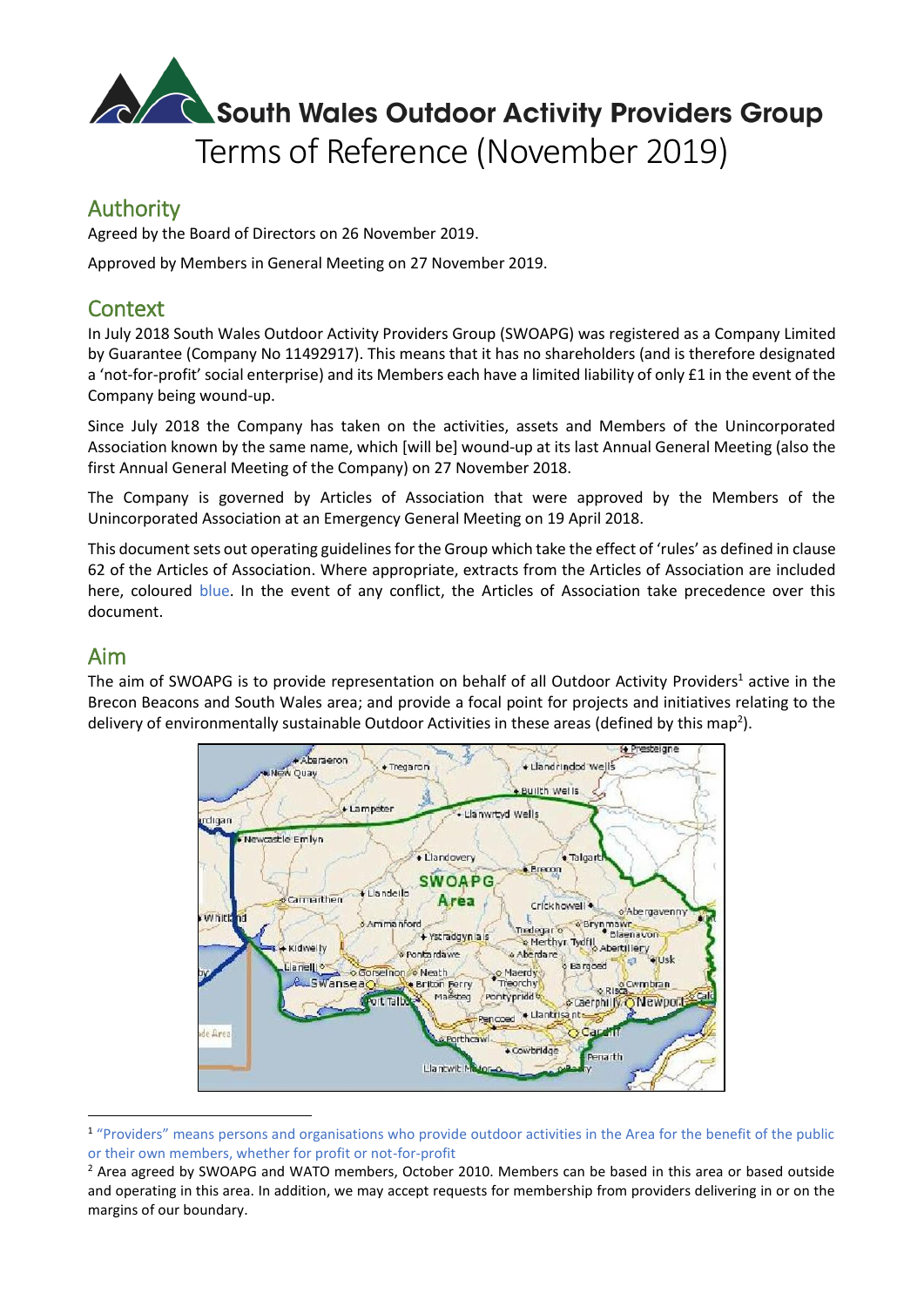### Our objectives are to:

- a) provide a focal point for projects and initiatives relating to the delivery of environmentally-sustainable outdoor activities in the Area;
- b) provide a forum for Providers and external bodies to share information, good practice and concerns relating to outdoor activities in the Area;
- c) advocate, negotiate, implement and maintain arrangements for continued and improved access for outdoor activities in the Area;
- d) maintain the Concordat for Gorge Walking in the Waterfalls Area in liaison with the Brecon Beacons National Park Authority (BBNPA) and Natural Resources Wales (NRW)
- e) encourage Providers to become Members;
- f) represent Providers to external bodies and forums and act as a point of focus for such bodies and forums to engage with Providers;
- g) liaise with and influence relevant external bodies in the Area, including BBNPA, NRW and the National Trust (NT);
- h) provide training and networking opportunities for Providers;
- i) provide relevant and timely information for Providers on matters affecting outdoor activity provision and access in the Area;
- j) provide support for Members, including routes to advice and consultation where appropriate; and
- k) encourage environmentally-responsible behaviour by Providers including promoting an Environmental Charter and facilitating environmental improvement projects.

#### SWOAPG is not:

- a) a forum for 'criticising' different companies SWOAPG is non-judgemental;
- b) a profit-making organisation any funds raised will be reinvested to the benefit of members;
- c) a rule-maker or dictator of how people run their organisations;
- d) 'The Outdoor Activity Police'; or
- e) a Provider of Marketing only providing access to external Marketing opportunities.

## Members

Any individual or organisation involved in the delivery of outdoor activities in our Area is eligible to join, subject to clauses 7-10, 13 & 14 of the Articles of Association, in the appropriate category:

| Category                                                                                                                                                                                                                                                                                                                      | <b>Benefits</b>                                                                                                                                                                                                                                                                                                                                                                                                                                                                                                                                                                         | Subscription<br>fee |
|-------------------------------------------------------------------------------------------------------------------------------------------------------------------------------------------------------------------------------------------------------------------------------------------------------------------------------|-----------------------------------------------------------------------------------------------------------------------------------------------------------------------------------------------------------------------------------------------------------------------------------------------------------------------------------------------------------------------------------------------------------------------------------------------------------------------------------------------------------------------------------------------------------------------------------------|---------------------|
| <b>Full Corporate Member (for</b><br>Outdoor Activity Providers who<br>are constituted organisations,<br>including clubs, whether<br>operating for-profit or not-for-<br>profit)<br><b>Full Individual Member (for</b><br><b>Outdoor Activity Providers aged</b><br>18+ who are freelancers, sole<br>traders or partnerships) | voting rights<br>$\bullet$<br>access to activities provided via the Waterfalls Country<br>$\bullet$<br><b>Activity Access Concordat between SWOAPG &amp; NRW</b><br>(only available to Full Members)<br>access to external marketing opportunities (e.g. listing<br>$\bullet$<br>on SWOAPG website - only available to Full Members)<br>priority access to SWOAPG training / workshops<br>٠<br>representation & liaison with external bodies<br>٠<br>information relating to activity provision within the<br>$\bullet$<br>Brecon Beacons and South Wales<br>e-mail alerts<br>$\bullet$ | Agreed<br>annually  |
| <b>Associate Corporate Member</b><br>(for Provider organisations who<br>do not need all benefits)<br><b>Associate Individual Member</b><br>(for individual Providers aged 18+<br>who do not need all benefits)                                                                                                                | voting rights<br>٠<br>priority access to SWOAPG training / workshops<br>$\bullet$<br>representation & liaison with external bodies<br>$\bullet$<br>information relating to activity provision within the<br>$\bullet$<br>Brecon Beacons and South Wales<br>e-mail alerts<br>$\bullet$                                                                                                                                                                                                                                                                                                   |                     |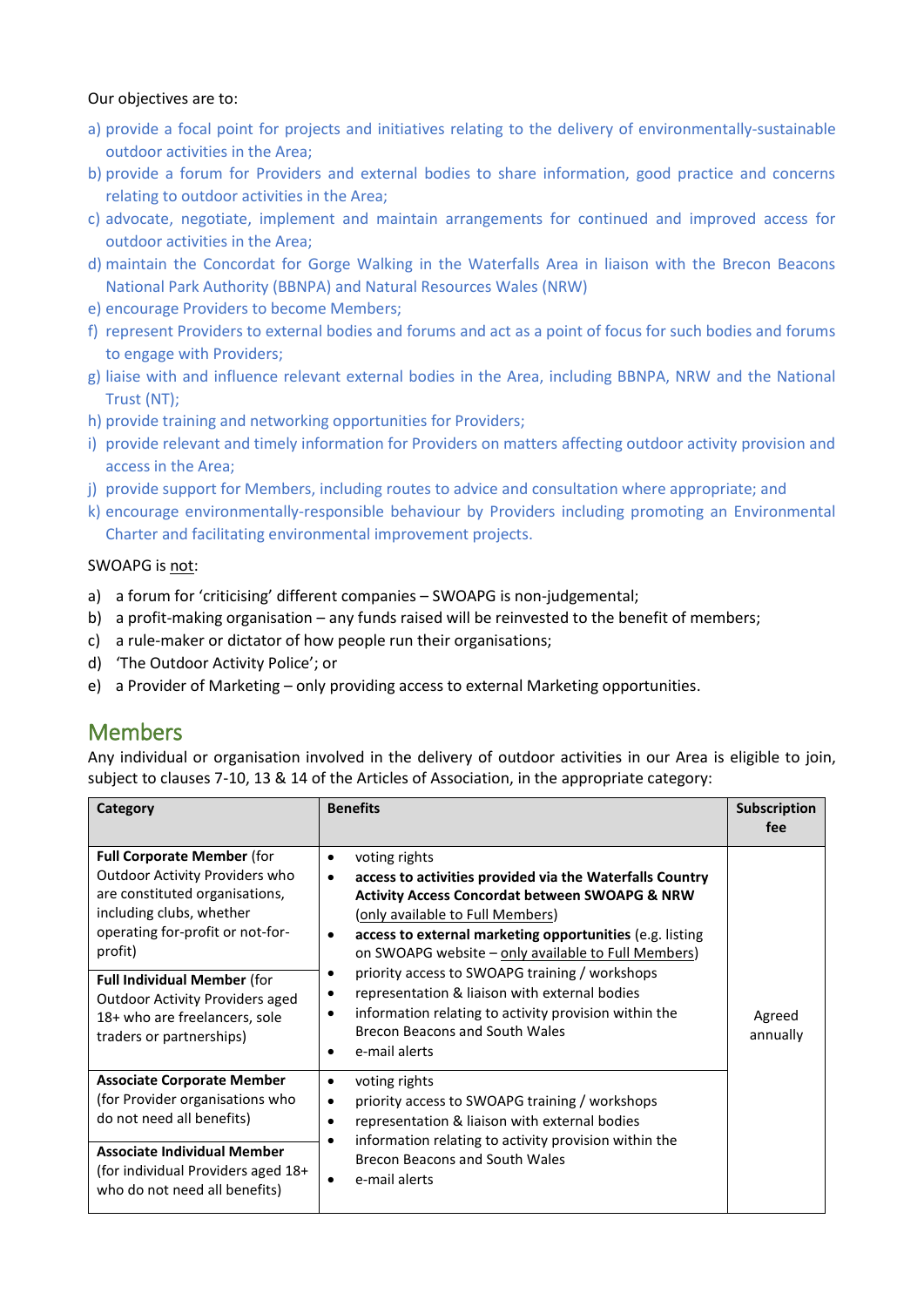| Category                                                                                                                                  | <b>Benefits</b>                                                                                                                                                                                                                                                                   | Subscription<br>fee |
|-------------------------------------------------------------------------------------------------------------------------------------------|-----------------------------------------------------------------------------------------------------------------------------------------------------------------------------------------------------------------------------------------------------------------------------------|---------------------|
| <b>Youth Member</b> (for Outdoor<br>Activity Providers e.g. freelancers<br>aged under 18)                                                 | "Associate" with no voting rights<br>$\bullet$<br>priority access to SWOAPG training / workshops<br>٠<br>representation & liaison with external bodies<br>٠<br>information relating to activity provision within the<br>C<br>Brecon Beacons and South Wales<br>e-mail alerts<br>٠ |                     |
| Supporter (for organisations and<br>individuals who support the aims<br>and objectives, but are not<br><b>Outdoor Activity Providers)</b> | "Associate" with no voting rights<br>٠<br>access to SWOAPG training / workshops<br>$\bullet$<br>information relating to activity provision within the<br>$\bullet$<br>Brecon Beacons and South Wales<br>e-mail alerts<br>$\bullet$                                                | No fee              |
| <b>Subscriber</b>                                                                                                                         | "Associate" with no voting rights<br>٠<br>e-mail alerts only (urgent and relevant e-mails)                                                                                                                                                                                        |                     |

### Termination of Membership

Further to clause 13 of the Articles of Association, any member who wishes to terminate their membership should do so by putting their request in writing (letter or email) to the SWOAPG Co-ordinator who will confirm the request in writing.

Should a member be in breach of these Terms of Reference then in the first instance the member will be contacted by the Chairperson to discuss the breach. Should there not be a satisfactory resolution then the matter will be taken to the Steering Group for a decision on action to be taken which may result in a Special Resolution for expulsion of the Member being proposed to a General Meeting. Any such decisions will be provided in writing (letter or email) to the member by the SWOAPG Chairperson.

# Responsibility and Accountability

### Members

Members are responsible, in General Meeting, for:

- electing and removing Directors, Steering Group Members and the Chairperson;
- appointment and remuneration of auditors;
- agreeing amendments to the Articles of Association and these Terms of Reference; and
- any other business referred for consideration in General Meeting.

Arrangements for General Meetings are set out in clauses 15-14 of the Articles of Association.

Members are responsible, individually, for:

- ensuring that SWOAPG has up-to-date details about them and/or their organisation or business;
- paying membership subscriptions and fees for services upon request; and
- behaving in accordance with the SWOAPG Environmental Charter and Codes of Conduct; and in a professional manner that brings neither them, their organisation or business, other Providers, SWOAPG or the outdoor activity sector into disrepute.

In between meetings other Group correspondence and consultation will be by email, via the SWOAPG website or SWOAPG Social Media Networks.

### Steering Group

The SWOAPG Steering Group comprises up to 16 individuals (who may be Directors, Individual Members or nominated representatives of Corporate Members) and is:

- responsible for ensuring that SWOAPG operates in a way that meets its aims and objectives and the wishes of Members; deciding when to consult Members on operational matters; and agreeing the Coordinator's workload and priorities; and
- accountable to Members for strategies, policies and practices affecting provision of outdoor activities in our area.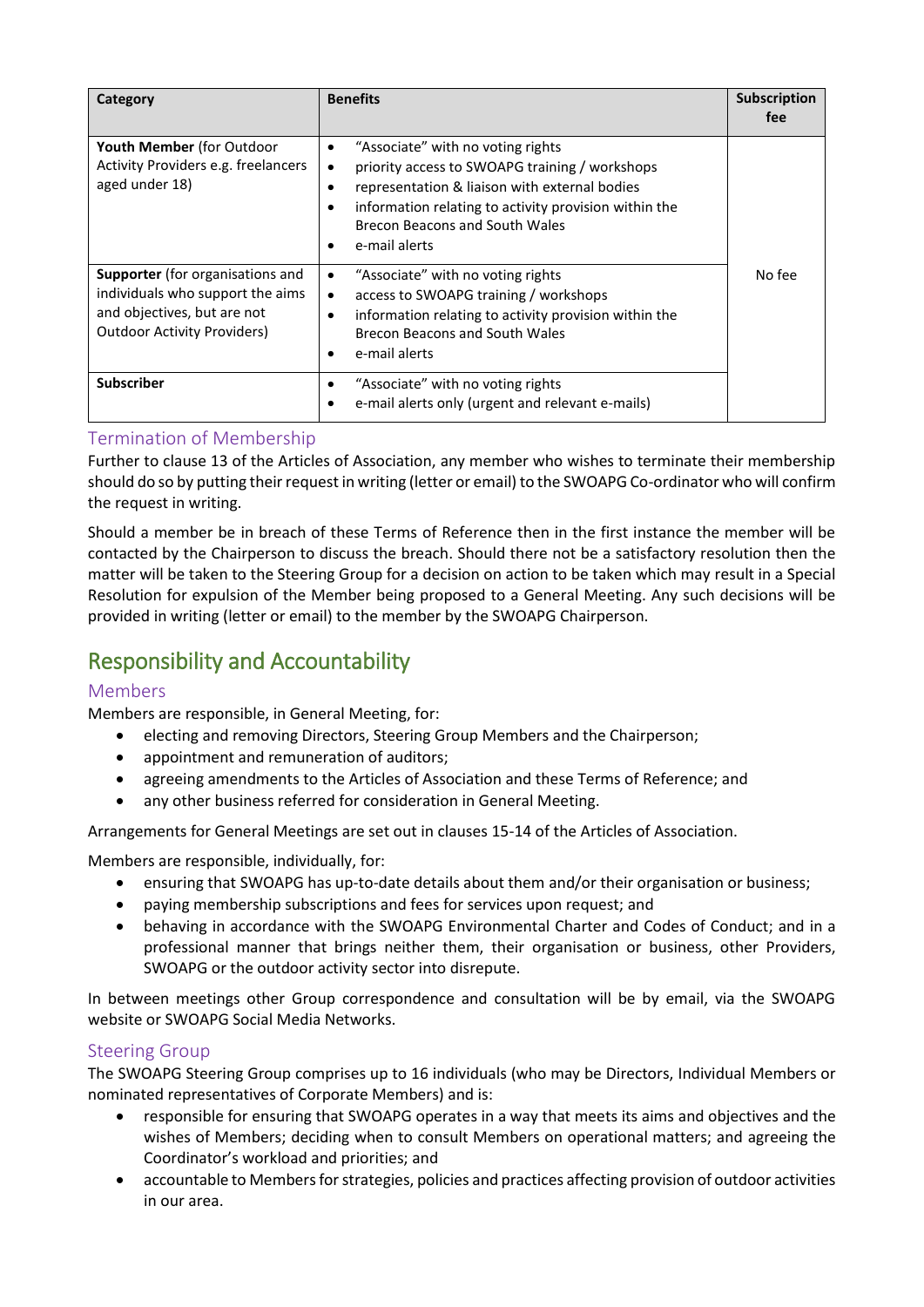The Steering Group includes, ex-officio, all Company Directors. The Coordinator (who is also the Company Secretary) also attends meetings of the Steering Group if required for the purposes of taking minutes and advising the group.

The Steering Group should be as representative as possible of the outdoor activity sector in our operating area, so when new Members are appointed a balance should ideally be achieved:

- a) from a range of business / organisation types including Large Private Businesses; Small Private Businesses; Freelancers; Education Centres; Charitable Trusts; the Military; Voluntary Organisations; and Clubs; and
- b) covering our entire geographical area, encompassing Brecon Beacons; Powys; Carmarthenshire; Swansea & Gower; Neath Port Talbot; Bridgend; Vale of Glamorgan; Rhondda Cynon Taff; Merthyr Tydfil; Caerphilly; Cardiff; Blaenau Gwent; Torfaen; Newport; and Monmouthshire.

Members are elected to (and removed from) the Steering Group in the same manner as if they were Directors being elected to (or removed from) the Board, as provided in clauses 37, 38, 40 and 54 of the Articles of Association.

The Steering Group acts as a role model for the wider membership. Anyone seeking membership of the Steering Group should therefore be expected to demonstrate to the satisfaction of Members their suitability for the role including their adherence to and observation of the requirements of our Environmental Charter; the NRW Concordat for activities in Waterfall Country; and any other policies and agreements that SWOAPG should adopt in the future.

The Steering Group conducts its business in the same manner as the Board of Directors, as set out below (based on clauses 41-44 and 46-48 of the Articles of Association):

- The Steering Group may meet together for business, adjourn and otherwise regulate their meetings as they think fit and questions arising at any meeting shall be decided by a majority of votes – except for any decisions that are properly the responsibility of the Board of Directors, in which case the a majority of the votes of the Directors present shall also be required.
- In the case of an equality of votes the Chairperson shall have a second or casting vote.
- A Steering Group Member may, and the Secretary shall on the instruction of the Steering Group, summon a meeting of the Steering Group at any reasonable time. A meeting of the Steering Group may be held either in person or by suitable electronic means agreed by the Steering Group Members in which all Steering Group Members may communicate with all other Steering Group Members.
- The quorum necessary for the transaction of business of the Steering Group shall be 3 Steering Group Members – except that for the transaction of business that is properly the responsibility of the Board of Directors, the quorum shall be 3 Directors.
- The Chairperson or in their absence some other Steering Group Member nominated by the Steering Group shall preside as Chairperson of the meeting, but if neither the Chairperson nor such other Steering Group Member (if any) be present within fifteen minutes after the time appointed for holding the meeting, the Steering Group shall elect one of their number to be Chairperson.
- The Steering Group shall cause proper minutes to be made of the proceedings of all meetings...and of all business transacted at such meetings. All such minutes shall be open to inspection by any Member of the Company during the Company's normal working hours and by any other person authorised by the Company in General Meeting.
- A resolution in writing signed by all Steering Group Members for the time being who are entitled to vote shall be valid and have the same effect as if it had been passed at a meeting of the Steering Group and may consist of several documents (including electronic documents) in like form signed (in verifiable form) by one or more Steering Group Members.

In between meetings other Group correspondence and consultation will be by email, via the SWOAPG website or SWOAPG Social Media Networks.

The Steering Group may devolve appropriate work to working groups or individuals who in turn shall provide regular feedback on progress.